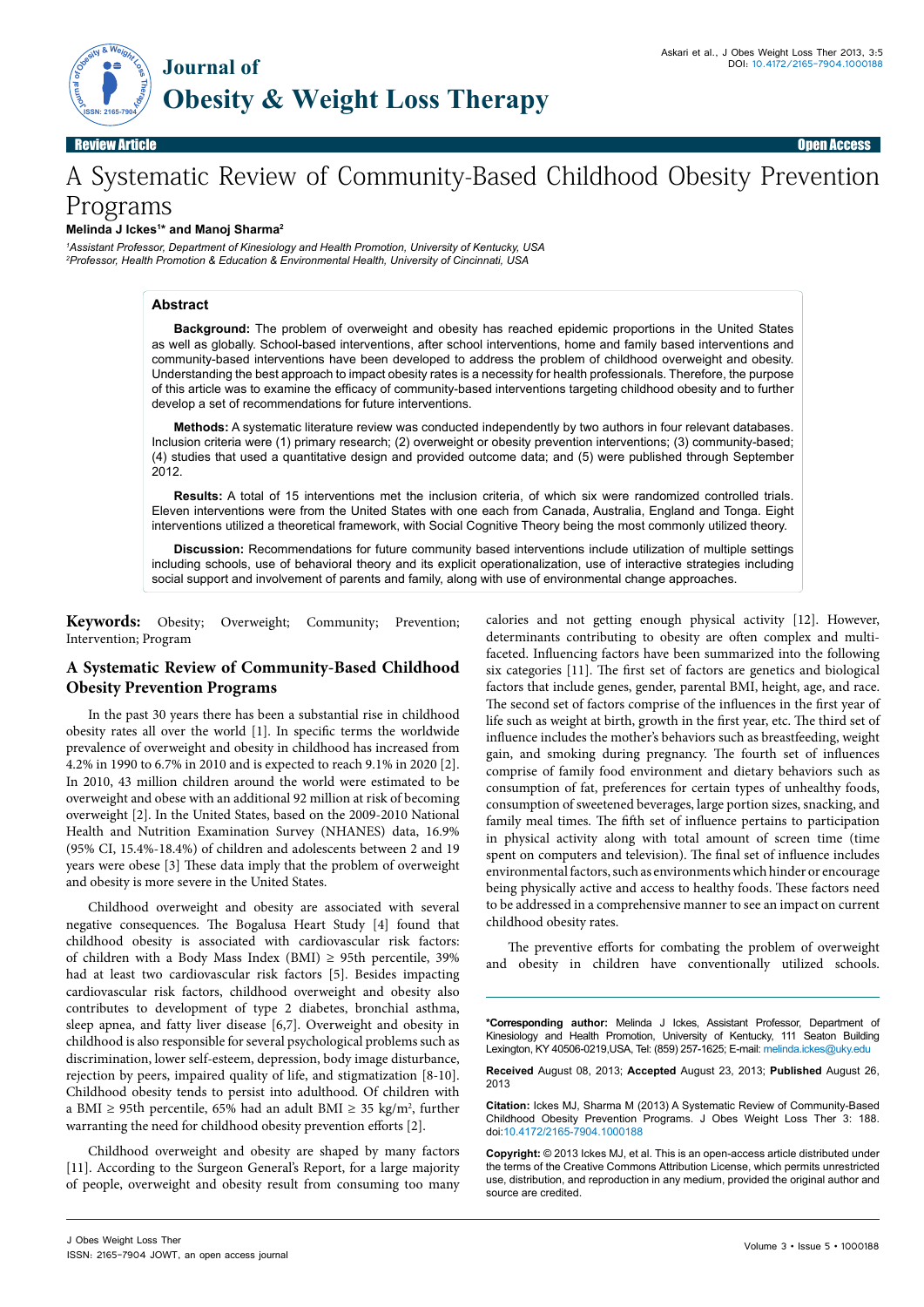School-based interventions have a long history, albeit with limited success. Multiple systematic reviews have been published on these interventions, indicating a need for a more comprehensive approach [13,14]. Consequently, in recent years community-based interventions have been introduced. Reviews have been published on after school interventions, prompting a need for further analysis regarding other community-based interventions [15]. Community-based interventions are those which are done in community settings and involve children and/or family members in their activities. There is some evidence that community-based programs are promising [16,17]. However, no systematic analysis assessing the efficacy of such programs has been undertaken. Therefore, the purpose of this article was to examine the efficacy of preventive community-based interventions targeting childhood obesity and develop a set of recommendations for future interventions.

# **Methods**

#### **Inclusion/Exclusion criteria**

Inclusion criteria for this review were (1) primary research; (2) overweight or obesity prevention interventions; (3) community-based; (4) studies that used a quantitative design and provided outcome data; and (5) were published through September 2012. Exclusion criteria encompassed (1) interventions that included only process evaluation; (2) obesity treatment interventions; (3) obesity interventions conducted solely in school, healthcare and/or home-based settings (i.e., lacking community component); and (4) studies which were not indexed in the included databases.

#### **Study abstraction**

An extensive literature search was conducted independently by two researchers to collect studies for inclusion in this review to increase the likelihood that all pertinent articles were retrieved. Searches were performed using the databases Academic Search Premier, CINAHL (Cumulative Index to Nursing & Allied Health), MEDLINE (Medical Literature Analysis and Retrieval System Online), ERIC (Education Resources Information Center). Various combinations of the following keywords were used: [overweight OR obese OR obesity] AND [community] AND [adolescent OR youth OR child] AND [program, prevention, intervention, OR study]. Limits of scholarly journals (peer reviewed) were set. Over 2,800 articles were originally identified using these search criteria. In addition, a thorough assessment of all references cited from the articles identified in the search was conducted to uncover any publications that did not populate during the initial search process. See the PRISMA flow diagram in Figure 1 for a summary of the systematic search results.

#### **Data extraction**

Data from the studies were extracted independently by two researchers using a standardized form developed by the authors. Any disagreements were examined and the agreed final data recorded. Extracted data included: lead author, publication year, summary of participants, theoretical framework used to guide intervention design and implementation, research design, outcomes, measures used to obtain collected data, description of intervention, intervention frequency and duration, attrition rates, and main findings.

# **Results**

## **Included studies**

Over 2,800 articles were originally identified using the



aforementioned search criteria. Of those, 95 full-text articles were assessed for eligibility, resulting in 15 interventions to be included in this review. See flow diagram in Figure 1 for a summary of the systematic search. The included interventions have been summarized in Table 1, giving a description of the target population, measures used, the intervention and design, as well as key findings. The interventions have been arranged alphabetically by first author's last name.

### **Design and sample**

This review was limited to interventions in which a communitybased component was included. Considering the design of the studies reported, 40% (n=6) were randomized controlled trials, in which participants were randomly assigned to the intervention or control group [18-23]. Five (33.3%) of the interventions were quasiexperimental, which did not randomly assign the participants, yet still had a control or comparison group [24-28]. A non-experimental design was also used in four of the interventions (26.7%), in which control and/or comparison groups were not delineated [29-32].

Although all of the interventions included a community component to some degree, there was still some variance in setting, with a combination of multiple settings in nine of the interventions. A combination of school-based and community-based was the most frequent setting (n=5) [20,24,27,28,32], with home-based the second most frequent (n=4) [18,19,21,22]. The majority of interventions (n=11, 73.3%) were conducted in the United States [19-21,23,25, 27-32] with Canada, Australia, England and Tonga represented internationally. The demographic makeup of participants within the interventions varied greatly. Ten of the interventions included families [18,20-24,28-31], with five focusing only on children [19,25-27,32]. Although these community-based interventions took a population-based approach, there were still those that reported a high number of obese/overweight participants (n=9, 60%), with reported rates as high as 85% [18- 20,22,23,25,27-29].

The number of participants within each intervention was extremely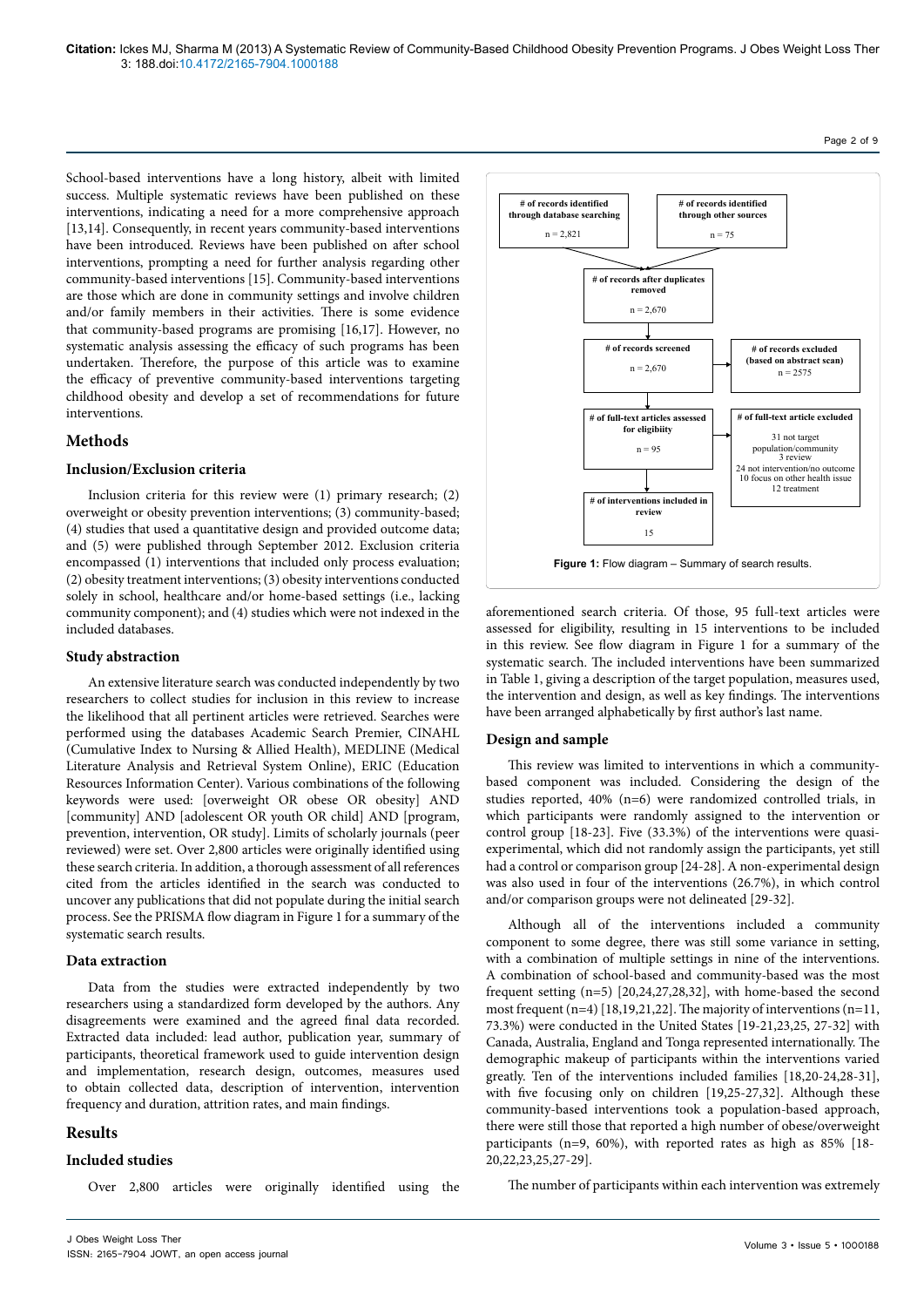varied. To differentiate, interventions were categorized from very small to extra large sample sizes. Two of the interventions were very small (under 50 participants), [22,29] one was small (50-100 participants) [30], four were medium (101-400 participants), [18,19,27,30] three were large (401-800 participants), [20,21,32] and five interventions (33.3%) were considered to have a very large sample size (above 800 participants) [23-26,28].

#### **Theoretical framework**

Theories and models were widely incorporated into the interventions, with 53.3% (n=8) reporting the use of at least one theoretical framework/model [18-20,23-25,27,29]. Yet, 46.7% of the interventions (n=7) did not mention using a theoretical framework/ model to guide the intervention [21,22,26,28,30-32]. Social Cognitive Theory was the most widely used (n=3) [19,23,27]. Others mentioned included Community Based Participatory Research, Social Ecological Model, and Social Learning Theory. Of the interventions that did use a theory or model, very few explicitly operationalized the constructs of the theory/model (n=3) specific to the intervention [20,25,27]. By explicit operationalization it is meant that the interventions measured the changes in theoretical constructs from before to after the intervention.

#### **Intervention approach**

Duration of the interventions ranged from eight days (n=1) to five years (n=1) [28]. The duration of 60% of the interventions lasted less than one year;  $1 \frac{1}{2}$  to 2 months (n=2) [23,30], three to four months (n=3) [27,29,32], 5-6 months (n=2) [18,31], 11 months (n=1) [19]. Five of the interventions ranged from two to five years [20,24-26,28]. Dosage of the intervention also varied, with weekly to monthly sessions.

A variety of strategies were used within the design and implementation of each of the interventions. All of the interventions promoted general education and awareness to some degree. To evoke behavior change, skill building (n=6) [18-20,27,29,30], goal setting (n=5) [18,19,22,23,30], and engaging participants in physical activity (n=5) [19,22,25,29,32] were the most widely used strategies. Two of the interventions mentioned building capacity as an initial planning phase of the intervention [24,30]. Other activities incorporated included use of gardening, community field trips, family fun days, and worksite health screenings. Over ninety percent of the interventions (n=14) reported some degree of parental involvement [18-31]. In addition, environmental changes, including alternate food options at schools, restaurants, and worksites, were incorporated into 46.7% of the interventions (n=7) [18,24-26,28,30,31]. The interventions were implemented by school personnel (n=4), [20,23,24,29] trained staff  $(n=2)$  [27,31] community workers and mentors  $(n=2)$  [19,31], counselors  $(n=1)$  [18], and parents  $(n=1)$ . Three of the interventions mentioned implementation varied dependent on intervention phase [25,26,28]. Seven of the interventions mentioned the use of incentives throughout recruitment, implementation and/or follow-up phases [18,21-23,25,27,32].

#### **Intervention outcomes and measures**

All of the interventions provided outcome data, although the primary outcome varied. BMI was the primary outcome for 60% (n=9) of the interventions [19,20,23-26,28,29,31], while nutrition and/or physical activity behaviors were the primary outcomes for six of the interventions [18,21,22,29,30,32]. Other measures included attitudes (i.e., preferences) toward nutrition choices, general knowledge, theoretical constructs (i.e., readiness, self-efficacy, etc.), and other biometric measures (i.e., blood pressure).

It is important to recognize that  $80\%$  (n=12) of the interventions reported positive changes throughout the intervention when comparing the identified primary outcome [18-27,29,32]. Of those measuring BMI as a primary outcome, 88.9% (n=8), indicated an improvement [18- 20,23-26,29]. Four of the interventions reported improved nutrition and/or physical activity behaviors or attitudes [21,22,27,32]. Details on intervention outcomes are summarized in Table 1. Out of the 15 interventions, seven conducted follow-up measures beyond postintervention. Two were within 3-4 months [22,23] and five were within 1-3 years post-intervention [19,20,24,26,31] (Table 2).

#### **Discussion**

Childhood obesity is of concern because of the negative impact on the child's physical, psychological, behavioral, and social health. With the large number of children and adolescents affected by overweight and obesity, prevention of childhood obesity has become a national public health priority [33]. The purpose of this review was to examine the efficacy of preventive community-based interventions targeting childhood obesity and develop a set of recommendations for future interventions. Based on a review of the resulting 15 interventions, it is evident community-based interventions are important settings to target, and may have sustainable impact across all populations.

Community-based interventions seem to approach obesity prevention from an ecological perspective, considering the individual, the home, school, neighborhood, as well as surrounding environmental influences and policies [34]. Differences in culture and values within a community are able to be considered and integrated into intervention design [20]. Even though all interventions included a community component, majority were implemented in multiple settings. A third of the interventions included a school component. This makes sense considering the capability of reaching both parents and children, and the potential for a supportive environment to evoke behavior change. When including a school-based component, it may be easier to incorporate an experimental design. While 40% of the interventions reported such a design, the reality is it may be more difficult to include randomization when targeting an entire community. Community-based interventions tend to be larger in size, with most of the interventions targeting over 400 participants. It is recommended that future research determine best practices for research design and implementation for such large-scale studies.

All of the included interventions focused on primary obesity prevention. Primary prevention strives to prevent obesity from occurring, thereby reducing both the incidence and prevalence, and associated healthcare costs [34]. However, considering at least 60% of the intervention populations included high rates of obesity, this may not be the most appropriate approach, particularly in high-risk populations. It is important for future research to consider tertiary (i.e., treatment) versus prevention approaches, and/or a combination of the two, depending on targeted community.

Theory-based health behavior change programs are thought to be more effective compared to those that do not use theory [34]. Of the included interventions, slightly over half incorporated the use of behavioral theory, with Social Cognitive Theory used most frequently. Social Cognitive Theory tends to be widely used in obesity prevention interventions [14]. Understanding the influence of the individual, environment and behavior on related choices is important to promote lifestyle changes. Regardless of the theory used, theorybased interventions aid in the development of measurable program outcomes, help in the initial design of the interventions, provide a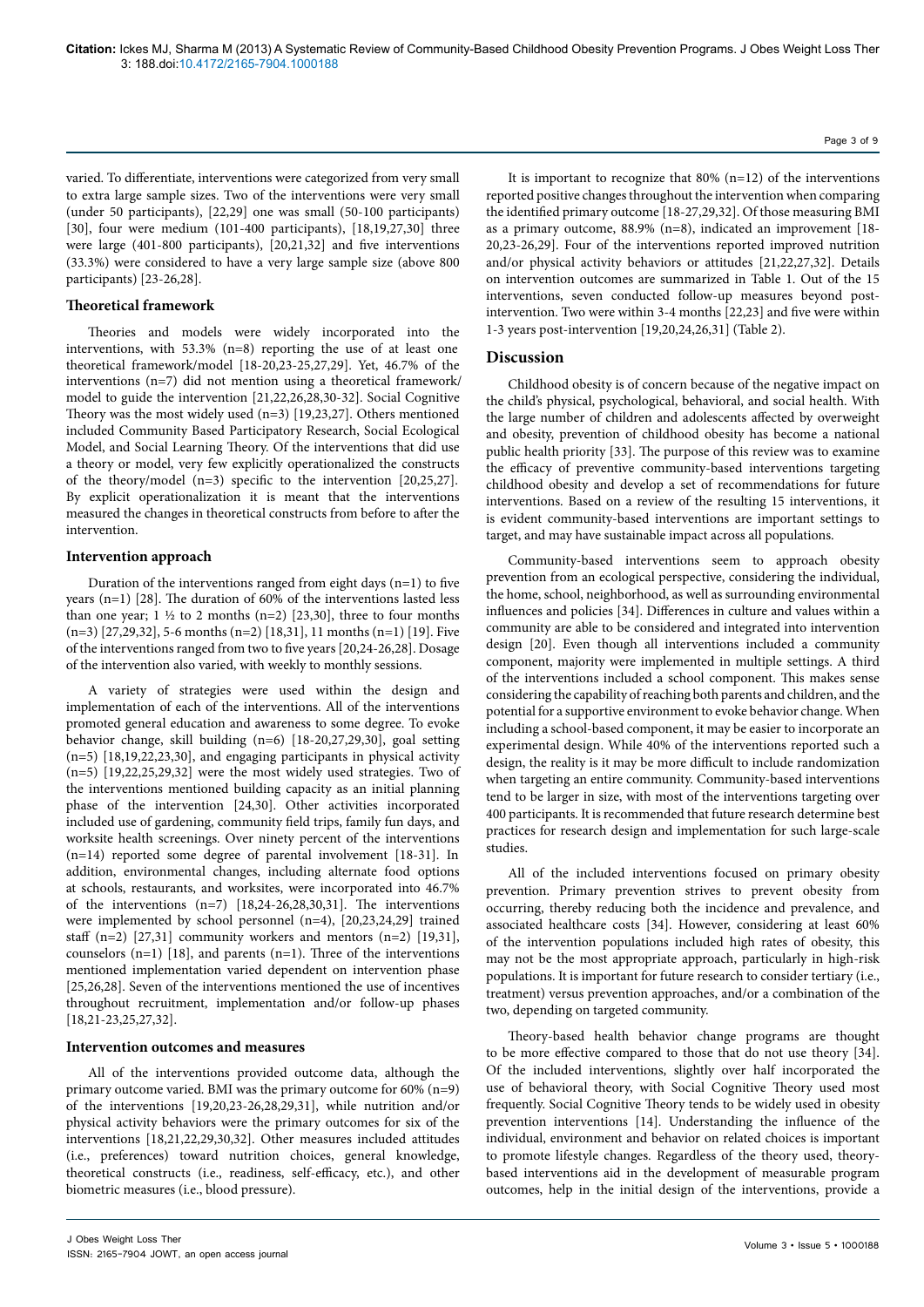Page 4 of 9

| Author/<br>Year                       | Population                                                                                                                                                                                            | Overweight/<br>Obesity at<br><b>Baseline</b>                                                                             | Research<br>Design                                         | Intervention                                                                                                                                                                                                                                                                                                                                                       | Theory-based                                                                                 | Primary<br>Outcome                                  | <b>Measures</b>                                                          | <b>Attrition</b>                                                                                         | <b>Salient Findings</b>                                                                                                                                                                                                                                                                                       |
|---------------------------------------|-------------------------------------------------------------------------------------------------------------------------------------------------------------------------------------------------------|--------------------------------------------------------------------------------------------------------------------------|------------------------------------------------------------|--------------------------------------------------------------------------------------------------------------------------------------------------------------------------------------------------------------------------------------------------------------------------------------------------------------------------------------------------------------------|----------------------------------------------------------------------------------------------|-----------------------------------------------------|--------------------------------------------------------------------------|----------------------------------------------------------------------------------------------------------|---------------------------------------------------------------------------------------------------------------------------------------------------------------------------------------------------------------------------------------------------------------------------------------------------------------|
| Anand et al.<br>$[18]$                | Candada;<br>Aboriginal<br>households (i.e.,<br>families); Adult<br>$M=41.3$ (Tx),<br>37.2 (Cnt) Tx=88;<br>$Cnt = 86$                                                                                  | Mean BMI<br>Adults:<br>$Tx = 34.3$<br>Cnt=32.7.<br>Teens: Tx=25.6,<br>Cnt=23.9.<br>Children:<br>$Tx = 22.3$<br>Cnt=20.6. | RCT;<br>Household                                          | SHARE-AP ACTION:<br>Counselors made home<br>visits to assist families<br>in setting dietary and<br>PA goals. Water cooler/<br>bottles provided. Food<br>preparation classes. After<br>school activity program.<br>Duration = 6-months                                                                                                                              | <b>Protection Motivation</b><br>Theory, Social Learning<br>Theory, Theories of<br>Persuasion | Chage in kcal<br>per day and PA                     | Nutrition & PA:<br>24-hour recall                                        | At 6-months:<br>$Tx = 4\%,$<br>Cnt=18%                                                                   | Sig dietary changes<br>$(p<.05)$ : trans fats<br>(g/day); fats, oils,<br>sweets; bottled or<br>distilled water; soda<br>pop/juice.                                                                                                                                                                            |
| Black et al. [19]                     | U.S.; Urban,<br>African American<br>(Tx=97.5%,<br>Cnt=96.5%)<br>adolescents;<br>M=13.3; Tx=121;<br>$Cnt = 114$                                                                                        | Adolescents:<br>Tx=44.6%,<br>Cnt=32%.<br>Caregivers:<br>Tx=767%,<br>Cnt=76.1%                                            | RCT; Individual                                            | Challenge!: Mentors<br>delivered the<br>intervention in the<br>adolescents' homes<br>and accompanied on<br>field trips to various<br>community sites.<br>Included challenges,<br>personal goal setting,<br>made/tasted healthy<br>snacks, engaged in PA<br>with mentor. Duration =<br>11-months (12-sessions)                                                      | Social Cognitive Theory                                                                      | Body mass,<br>body fat                              | Body mass:<br>DEXA; PA:<br>accelerometers;<br>Nutrition: FFQ             | At 11-months:<br>22%; At<br>24-months:<br>24%                                                            | Overweight/obese<br>status declined 5%<br>among Tx group and<br>increased 11% amont<br>Cnt group. Among<br>overweight/obese,<br>intervention reduced<br>body fat, fat mass;<br>increased PA. Tx<br>group declined sig.<br>more in snack/dessert<br>consumption at both<br>follow-ups $(p<.05)$ .              |
| Bruss et al.<br>$[20]$                | Primary<br>caregivers of 3rd<br>graders in a U.S.<br>Commonwealth<br>in western<br>Pacific; Child<br>$M=8.55$ , Parent<br>M=38.23; N=407;<br>Year 1=228, Year<br>$2 = 179$                            | $47\% \ge 85$<br>percentile at<br>baseline with<br>$32\% > 95$<br>percentile                                             | Year 1 - RCT-<br>School; Year<br>2- Quasi-<br>experimental | Project Familia Giya<br>Marianas (PFGM):<br>Targeted primary<br>caregivers of 3rd<br>graders. Curriculum<br>focused on physiological<br>and sociocultural,<br>psychosocial, dietary,<br>and activity. Facilitators<br>used hands-on activities,<br>role playing, etc. to apply<br>information. Duration = 2<br>years, 2-semesters each<br>(3 x 90-minute sessions) | <b>CBPR</b>                                                                                  | BMI z-score                                         | Height/Weight                                                            | 34% did not<br>participate<br>in any<br>lesson; 38%<br>considered<br>"completers"<br>with 5-8<br>lessons | There was a<br>difference in BMI<br>for children whose<br>caregivers attended<br>5-8 lessons compared<br>to 0 lessons<br>$(p<.0001)$ .                                                                                                                                                                        |
| deSilva-<br>Sanigorski et<br>al. [24] | Children<br>ages 0-5 and<br>their families;<br>Austrailia; Child<br>M=2.1 (Tx, Cnt),<br>$M=3.6$ (Tx, Cnt);<br>2-y-old sample:<br>Tx=1587,<br>Cnt=17.732.<br>3-y-old sample:<br>Tx=1191,<br>Cnt=14,647 | Overweight/<br>Obese:<br>Tx=17.1%,<br>Cnt=13.2%                                                                          | Quasi-<br>experimental                                     | Romp & Chomp:<br>Focus on building<br>community capacity and<br>developing sustainable<br>changes in areas of<br>policy, socicultural and<br>physical environments.<br>Professional<br>development<br>opportunities, change in<br>food choices, resource<br>folders to families,<br>collaboration. Duration<br>= 4 years                                           | Socio-ecologic<br>Framework                                                                  | Anthropometric<br>(BMI, weight<br>status)           | Height/Weight                                                            | Varied - difficult<br>to determine                                                                       | Sig. lower mean<br>weight, BMI in 3.5<br>year-old subsample<br>and a sig. lower<br>prevalence of<br>overweight/obesity in<br>the 2- and 3.5 year-<br>olds (by 2.5 and 3.4<br>percentage points),<br>$p<0.05$ . Sig. lower<br>intake of packaged<br>snacks, fruit juice<br>in Tx. compared to<br>Cont., p<.05. |
| Echevarria and<br>Pacqulao [29]       | U.S.; Caregivers<br>and their<br>school-aged<br>children (pre-K<br>5th); Hispanic<br>community; $N =$<br>14 aregivers &<br>their children (N<br>$=14)$                                                | Overweight/<br>Obese Children<br>$= 42.9\%$<br>Caregivers =<br>85.7%                                                     | Non-<br>experimental                                       | Developed based on<br>community needs<br>assessment - respect<br>Hispanic preferences<br>and beliefs; Educational<br>intervention divided into<br>two parts - promoting<br>healthy diet and<br>lifestyles behavior and<br>low-impact aerobic<br>activity for the family.<br>Duration = 10-weeks (1<br>session, 2.5 hours/week)                                     | <b>Health Promotion</b><br>Model; Culture<br>Care Diversity and<br>Universality Theory       | Nutrition,<br>PA, Clinical<br>Measures (BP,<br>BMI) | HealthPromoting<br>Lifestyle Profile<br>II; Height, weight,<br><b>BP</b> | Not Mentioned                                                                                            | Children: Sig. lower<br>mean BMI (p<.05),<br>systolic BP (p<.05).<br>Caregivers: Sig.<br>higher nutrition and<br>PA mean scores (p<br>$< .05$ ).                                                                                                                                                              |
| Economos et<br>al. [25]               | U.S.; Children<br>grades 1-3<br>in urban<br>communities:<br>M=7.92 (Tx),<br>7.34 (Cnt1),<br>7.8 (Cnt2);<br>N=1178; Tx=385,<br>Cnt1=561,<br>Cnt2=232                                                   | Overweight/<br>Obese<br>Children:<br>Tx=44.4%,<br>Cnt1=36.4%,<br>Cnt2=43.1%                                              | Quasi-<br>experimental                                     | Shape Up Sommerville<br>(SUS): Eat Smart, Play<br>Hard: Specific changes<br>before-, during-, and<br>after-school; home-based<br>parental education;<br>family events; community<br>advisory council;<br>community restuaruant<br>and PA initiatives.<br>Duration = 3 years                                                                                        | <b>CBPR</b>                                                                                  | BMI z-score                                         | Height/Weight                                                            | 40% Tx, 25.5%<br>Cnt                                                                                     | Sig change in BMI<br>z-score in Tx group<br>compared to Cnt<br>$(p=.02)$                                                                                                                                                                                                                                      |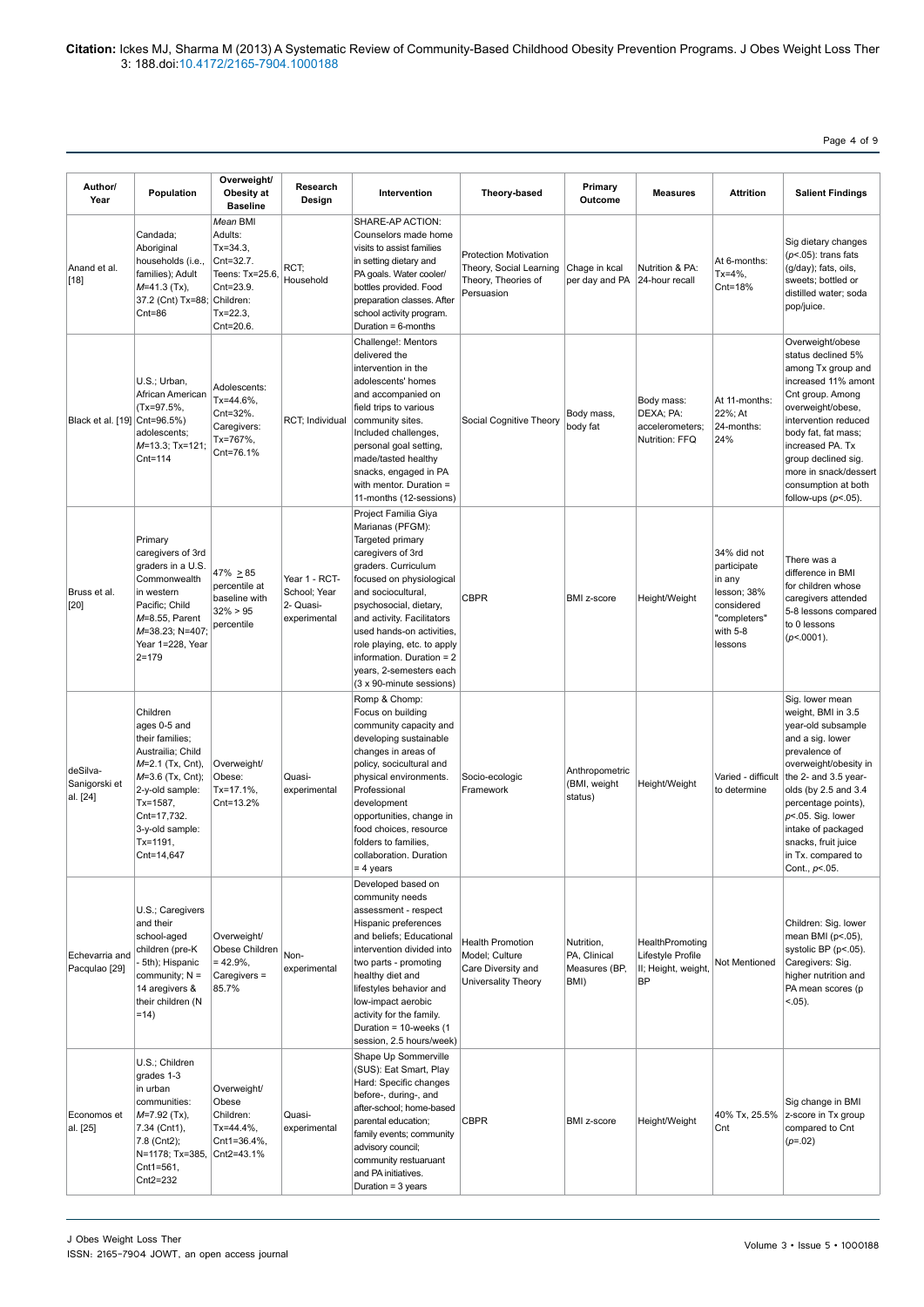Page 5 of 9

| Evans et al.<br>$[21]$ | U.S.; Caregivers<br>of children aged<br>3-7 in urban<br>communities<br>(44.1% African<br>American, 42.4%<br>Hispanic); M=35;<br>$N = 524$                           | Not collected                                                                            | RCT; Individual        | 5-4-3-2-1 Go! Tx:<br>Received brief in-home<br>counseling session<br>Included receipt of<br>educational and<br>promotional items<br>plus potential to be<br>exposed to community<br>campaign; Cnt: Exposed<br>to community campaign<br>(PSAs, community<br>outreach, etc.). Duration<br>not mentioned.                                                                                                                                                                        | Not mentioned           | Five targeted<br>nutrition and PA<br>behaviors                                | Community<br><b>Healthy Living</b><br>Awareness<br>Survey<br>(interview) | 51.9% did not<br>participate<br>in follow-up<br>interviews | Overall - Sig. increase<br>in vegetables from<br>baseline to follow-<br>up (p <. 0001);<br>dairy consumption<br>increased (p<.0001);<br>days of vigorous<br>PA (p <. 0001). Brief<br>counseling (Tx) had<br>sig. effect on parents'<br>FV consumption<br>(p=.049). No sig.<br>effects on child<br>behaviors observed. |
|------------------------|---------------------------------------------------------------------------------------------------------------------------------------------------------------------|------------------------------------------------------------------------------------------|------------------------|-------------------------------------------------------------------------------------------------------------------------------------------------------------------------------------------------------------------------------------------------------------------------------------------------------------------------------------------------------------------------------------------------------------------------------------------------------------------------------|-------------------------|-------------------------------------------------------------------------------|--------------------------------------------------------------------------|------------------------------------------------------------|-----------------------------------------------------------------------------------------------------------------------------------------------------------------------------------------------------------------------------------------------------------------------------------------------------------------------|
| Fotu et al. [26]       | Tongan<br>adolescents 11-<br>19 years; M=14.4 Obese:<br>$(Tx), M=15.2$<br>(Cnt); Tx=815;<br>Cnt=897                                                                 | Overweight/<br>Tx=15.6%,<br>Cnt=14.0%                                                    | Quasi-<br>experimental | Ma'alahi Youth Project<br>(MYP): Aimed to build<br>capacity of communities<br>and schools to create<br>their own solutions to<br>healthy eating, PA and<br>healthy weight. Used<br>social marketing and<br>grassroots activities<br>(i.e., media promotions,<br>printed materials, fruit<br>distribution, school food<br>policies, community<br>events). Duration = $2$<br>years.                                                                                             | Not mentioned           | Weight, BMI,<br>Body fat<br>percentag                                         | Height/Weight                                                            | $Tx = 25\%;$<br>Cnt=34%                                    | Sig. decrease in body<br>fat percentage in Tx<br>group among both<br>males and females<br>$(p<.001)$ . Few positive<br>effects on targeted<br>nutrition and PA<br>behaviors.                                                                                                                                          |
|                        | U.S.:<br>Predominantly<br>Latino<br>(Tx=85.3%,<br>Gatto et al. [27] Cnt=90%) youth;<br>$M=9.7$ (Tx),<br>$M=9.9$ (Cnt);<br>N=104; Tx=40,<br>$Cnt = 77$               | <b>BMI Percentile:</b><br>Tx=77.3,<br>Cnt=81.1                                           | Quasi-<br>experimental | LA Sprouts: Interactive<br>cooking and nutrition<br>education lesson.<br>Students worked in<br>small teams to prepare<br>recipes that emphasized<br>FV. Consumed in a<br>'family syle' manner.<br>Interactive gardening<br>lessons taught by<br>bilingual master gardner.<br>Visits to local farmers'<br>markets. Follow-up<br>workshops offerred to<br>as delayed intervention<br>after intervention was<br>completed. Duration<br>$= 12$ -weeks (90 mins.<br>session/week). | Social Cognitive Theory | School<br>engagement;<br>perceptions/<br>preferences for<br>FV; self-efficacy | Questionnaire                                                            | $Tx = 15\%$ , Cnt<br>$= 9.1%$                              | Among overweight/<br>obese $(p=.009)$<br>and females<br>$(p=.05)$ in Tx group,<br>sig. increase in<br>preference for<br>vegetables. Tx<br>group had greater<br>change in perception<br>that "cooking is<br>easy" ( $p=.01$ ) and<br>"gardening is easy<br>$(p=.05)$                                                   |
| Gombosi et<br>al. [28] | U.S.; K-8th (5-14<br>years) and their<br>families in rural<br>community; N<br>$= 4241 + 200$<br>students each<br>year                                               | At baseline -<br>1st graders:<br>26.2%<br>overweight,<br>12.8% obesity                   | Quasi-<br>experimental | Tioga County Fit for<br>Life: Highlight healthier<br>choices on community<br>restaurant menus;<br>worksite initiatives<br>including health<br>screenings, healthy<br>foods, health fairs;<br>community festivals and<br>family fun days. Duration<br>$= 5$ years.                                                                                                                                                                                                             | Not mentioned           | Overweight/<br>Obesity                                                        | Varied                                                                   | Not Mentioned                                              | Overweight and<br>obesity increased<br>throughout the years -<br>52.5% overweight and<br>29.7% obese.                                                                                                                                                                                                                 |
| Hardman et<br>al. [22] | England;<br>Preadolescent<br>girls and their<br>families; Child<br>$M = 10.6$ years;<br>Parent $M = 41$<br>years; $N = 32$ ; Tx   parent = 67%<br>$= 14$ ; Cnt = 18 | At baseline - Tx<br>child = $50\%$ ,<br>Tx parent $=$<br>54%; Cnt child<br>$= 53\%,$ Cnt | RCT; School            | Fit 'n' Fun Dudes:<br>Home-based program<br>implemented by parents;<br>Focused on making<br>physical activity fun;<br>Used pedometers,<br>encouragement, and<br>awards system;<br>Maintenance phase<br>included pedometer/<br>step goals. Duration =<br>8-days.                                                                                                                                                                                                               | Not mentioned           |                                                                               | Physical Activity   Pedometer/Steps   Not Mentioned                      |                                                            | Tx group children<br>during intervention<br>were more active<br>$(p=.006)$ , but there<br>was no significant<br>difference between<br>follow-up and<br>baseline. Tx parents<br>were more active at<br>follow-up $(p=.008)$ .                                                                                          |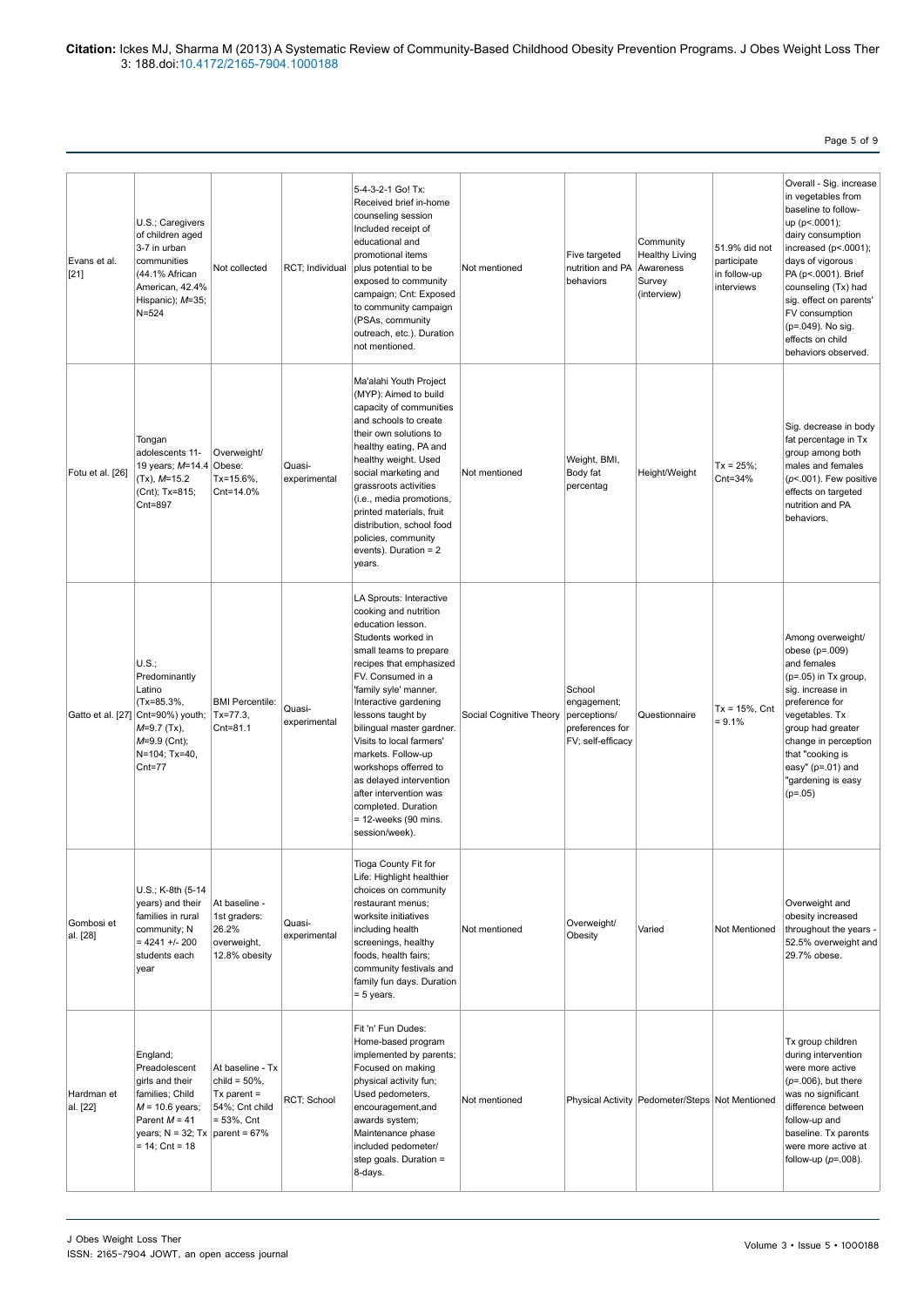Page 6 of 9

| Hawley et al.<br>$[30]$     | U.S.; Students<br>and families;<br>100% white; 11-<br>12 years; rural;<br>$N = 65$ (students/<br>classroom); N<br>$= 25$ (student<br>families) | Not mentioned                                    | Non-<br>experimental:<br>cohort repeated<br>measures | Included school,<br>family and community<br>components. Phase<br>1 built awarenss and<br>capacity, forming a<br>community-based<br>referral network. Phase<br>2, provided education<br>and practice in skills,<br>goal-setting, self-<br>efficacy, enhancing<br>readiness for change.<br>Family fun night.<br>Duration = $6$ -weeks (5<br>sessions, 40 mins.each).                                                                                                                                  | Not mentioned                 | PA/Nutrition<br>knowledge,<br>behavior,<br>readiness                     | Self-report<br>survey                                    | 14 completed<br>post-measures<br>(56% attrition) | No sig. changes<br>in knowledge/<br>attitudes in students.<br>Families did see<br>sig. improvements<br>in: goal-setting<br>(p <. 05), PA (p <. 01),<br>knowledge $(p<.001)$ .<br>Also progressed in<br>readiness.                                                                                                                                                                                                   |
|-----------------------------|------------------------------------------------------------------------------------------------------------------------------------------------|--------------------------------------------------|------------------------------------------------------|-----------------------------------------------------------------------------------------------------------------------------------------------------------------------------------------------------------------------------------------------------------------------------------------------------------------------------------------------------------------------------------------------------------------------------------------------------------------------------------------------------|-------------------------------|--------------------------------------------------------------------------|----------------------------------------------------------|--------------------------------------------------|---------------------------------------------------------------------------------------------------------------------------------------------------------------------------------------------------------------------------------------------------------------------------------------------------------------------------------------------------------------------------------------------------------------------|
| Karanja et al.<br>$[31]$    | U.S.; Expectant<br>mothers and<br>their families;<br>American Indian;<br>Parent $M = 25$ ;<br>$Tx = 178; N$<br>$Comp = 205$                    | Average birth<br><b>BMI</b>                      | Separate<br>sample pre-/<br>post                     | Toddler overweight<br>and tooth decay<br>prevention study<br>(TOTS): Community-<br>wide interventions used:<br>raising awareness,<br>providing health<br>education, facilitating<br>individual behavior<br>change, augmenting<br>public health practice,<br>modifying environments<br>and/or policies related<br>to breastfeeding,<br>sweetened beverages.<br>Family component:<br>received one-one-one<br>counseling via home<br>visits. Duration =<br>6-months (7-21 visits<br>family component). | Not mentioned                 | Changes in<br>z-scores (for<br>age) of BMI<br>from birth to 24<br>months | Height/Weight;<br>Breastfeeding<br>status;<br>Confidence | 14% completed<br>all measures                    | Breastfeeding<br>initiation and<br>6-month rates were<br>14 -15% higher; all<br>interventions except<br>breastfeeding<br>were given a score of<br>four or higher by 60%<br>of the<br>participants, indicating<br>confidence in the<br>usefulness of<br>TOTS in implementing<br>target behaviors; BMI<br>z-scores increased in<br>all tribes but increase<br>was less in family,<br>plus community<br>interventions. |
| McDermott et<br>al. [32]    | Youth 8-12<br>years; $N = 522$<br>(participants)                                                                                               | Not mentioned                                    | Non-<br>experimental                                 | VERB: Community-<br>based physical activity<br>promoted. Youth filled<br>out score card and<br>received prizes as<br>they reached certain<br>PA levels. Duration =<br>3-months.                                                                                                                                                                                                                                                                                                                     | Not mentioned                 | Vigorous PA                                                              | Self-report                                              | Not mentioned                                    | Youth in the<br>participant group<br>were 1.73 times more<br>likely to report high<br>physical activity than<br>were students in<br>the unexposed (i.e.,<br>reference) group                                                                                                                                                                                                                                        |
| Weber Cullen<br>et al. [23] | U.S.; Parents/<br>Caregivers; M=<br>$35$ ; N = 1,006;<br>Int=582, Cnt=<br>424                                                                  | BMI Pre $(int) =$<br>31.4; Pre (Cnt)<br>$= 31.7$ | RCT; City                                            | <b>Building Healthy</b><br>Families: Step by<br>Step: The components<br>included the intervention<br>video and discussion<br>guide with supporting<br>materials (goal setting,<br>problem solving, goal<br>review, handouts, and<br>session-specific recipes.<br>Duration = 6-weeks (1<br>session/week).                                                                                                                                                                                            | Social Cognitive Theory   BMI |                                                                          | Height/weight                                            | Time $1 = 26\%$ :<br>Time $2 = 45%$              | There was a<br>significant BMI<br>decrease at post<br>compared to baseline<br>for the intervention<br>group only. This<br>change was not<br>maintained at the<br>follow-up.                                                                                                                                                                                                                                         |

**Table 1**: Summary of interventions.

framework for effective programming strategies, and increase the likelihood of successful replication [34]. Of the interventions that did use theory, very few explicitly operationalized the constructs of the theory and measured changes in the related constructs from pre- to post-intervention. This is important as it provides an understanding of which components are working, which are not, and also helps improve the theoretical application. Thus, when designing future interventions, theory should be used as a framework, but associated constructs must also be adequately measured with validated instruments [14].

A variety of strategies were used within the design and implementation of each of the interventions. All of the interventions included a focus on increased knowledge and awareness, particularly related to nutrition and physical activity behaviors. Although a change in knowledge is integral to the foundation of many interventions, it does not necessarily evoke behavior change [30]. Focus should be on implementing health education that provides individuals with the knowledge, attitudes, skills, and experiences needed for healthy living. Individuals must learn to build relevant skills to successfully make behavior changes that will foster maintaining health behavior change. Recommended strategies include the use of developmentally appropriate materials, incorporating strategies that are interactive, engage all participants, and are relevant to the individual's daily life and experiences [35]. It is also recommended programs focus on participation in positive behaviors rather than limiting negative behaviors, which may increase participant buy-in and long-term success. Only one third of the interventions incorporated physical activity into the intervention. Providing the opportunity for physical activity may help to build self-efficacy for future participation.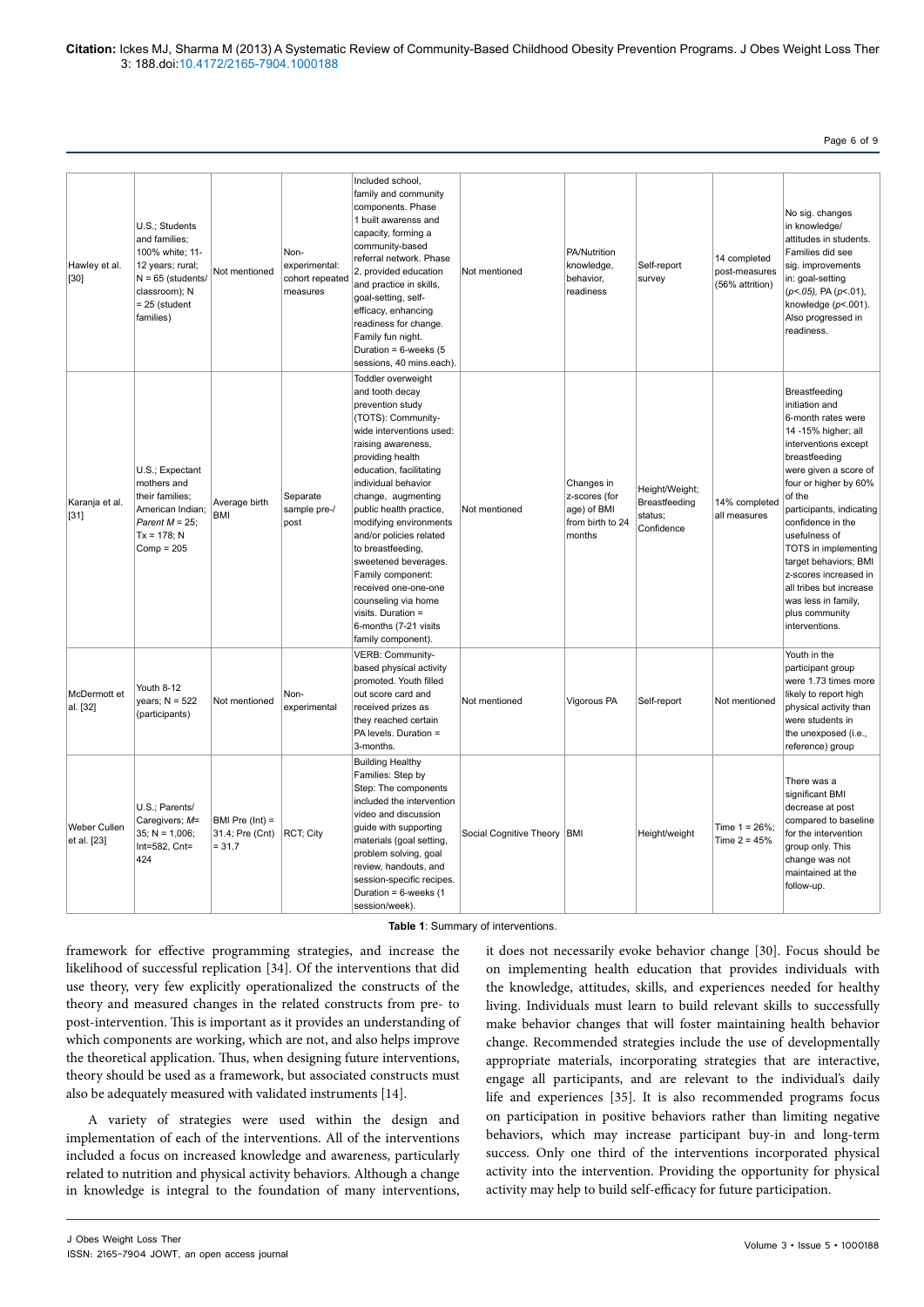Page 7 of 9

| Author/<br>Year                        | Design                 | <b>Allocation</b><br>(randomization) | <b>Blinding</b> | <b>Similarities</b><br>at Baseline | <b>Explanation</b><br>of Attrition/<br><b>Withdrawals</b> | <b>Description</b><br>of Eligibility<br><b>Requirements</b> | Follow-up $\geq 1$<br>year | <b>Theory-Based</b>         | <b>Statistically Significant</b><br><b>Results</b><br>(Primary Outcome) |
|----------------------------------------|------------------------|--------------------------------------|-----------------|------------------------------------|-----------------------------------------------------------|-------------------------------------------------------------|----------------------------|-----------------------------|-------------------------------------------------------------------------|
| Anand et al.,<br>2007                  | <b>RCT</b>             | Household                            | Not mentioned   | Given but<br>no analysis           | Yes                                                       | Yes                                                         | No - 6 months              | Yes, Not Op.                | No (not in primary<br>outcome)                                          |
| Black et al.,<br>2010                  | <b>RCT</b>             | Individual                           | Not mentioned   | Yes                                | Yes                                                       | Yes                                                         | Yes - 24<br>months         | Yes, Not Op.                | Yes (at delayed follow up)                                              |
| Bruss et al.,<br>2010                  | <b>RCT</b>             | School                               | Not mentioned   | Yes                                | Yes                                                       | Yes                                                         | Yes-2 years                | Yes                         | Yes (sig difference for<br>those participating 5-8<br>lessons)          |
| deSilva-<br>Sanigorski et<br>al., 2010 | Quasi-<br>experimental | N/A                                  | Not mentioned   | Yes                                | Yes                                                       | Yes                                                         | Yes - 3 years              | Yes, Not Op.                | Yes                                                                     |
| Echevarria et<br>al., 2008             | Non-<br>experimental   | N/A                                  | N/A             | N/A                                | No                                                        | Yes                                                         | No - 10 weeks              | Yes, Not Op.                | Yes (children BMI, BP;<br>Caregiver nutrition, PA)                      |
| Economos et<br>al., 2007               | Quasi-<br>experimental | N/A                                  | Not mentioned   | Yes                                | Yes                                                       | Yes                                                         | No-8 months                | Yes                         | Yes (children BMI<br>z-score)                                           |
| Evans et al.,<br>2011                  | <b>RCT</b>             | Individual                           | Not mentioned   | No                                 | Yes                                                       | Yes                                                         | Not mentioned              | No                          | Yes (FV)                                                                |
| Fotu et al.,<br>2011ab                 | Quasi-<br>experimental | N/A                                  | Not mentioned   | Yes                                | Yes                                                       | Yes                                                         | Yes-1-3 years              | No                          | Yes (% body fat)                                                        |
| Gatto et al.,<br>2012                  | Quasi-<br>experimental | N/A                                  | Not mentioned   | Yes                                | Yes                                                       | Yes                                                         | No - 13 weeks              | Yes                         | Yes (preferences for veg)                                               |
| Gombosi et al.,<br>2007                | Quasi-<br>experimental | N/A                                  | Not mentioned   | No                                 | No                                                        | Yes                                                         | Yes - 5 years              | No                          | No                                                                      |
| Hardman et al.,<br>2009                | <b>RCT</b>             | School                               | Not mentioned   | Yes                                | No                                                        | Yes                                                         | No - 12-weeks              | No                          | Yes (PA/steps parents &<br>children)                                    |
| Hawley et al.,<br>2006                 | Non-<br>experimental   | N/A                                  | N/A             | N/A                                | Yes                                                       | Yes                                                         | No-6-weeks                 | No                          | Yes (Family goal-setting,<br>PA, knowledge)                             |
| Karanja et al.,<br>2010                | Non-<br>experimental   | N/A                                  | N/A             | N/A                                | Yes                                                       | Yes                                                         | Yes-2 years                | No                          | Yes (Breastfeeding<br>initiation)                                       |
| McDermott et<br>al., 2010              | Non-<br>experimental   | N/A                                  | N/A             | N/A                                | No                                                        | Yes                                                         | No-9-months                | <b>No</b>                   | Yes (PA levels)                                                         |
| <b>Weber Cullen</b><br>et al., 2009    | <b>RCT</b>             | City                                 | No              | Yes                                | Yes                                                       | Yes                                                         | No-4-months                | Yes, Not<br>operationalized | Yes (BMI)                                                               |

**Table 2**: Quality summary of included interventions.

To maximize potential for behavior change, appropriate strategy selection is essential. Intervention strategies which evoked the most promise in this review were comprehensive in nature. They implemented multiple components, included hands-on activities, skillbuilding and knowledge activities, and incorporated environmental changes along with a social support component. School personnel were used to facilitate and/or disseminate close to 30% of the interventions. Typically, school personnel already have high levels of rapport with parents and children [20]. This is an important point considering efforts to promote sustainability of such intervention approaches. Regardless who is in charge of program facilitation it becomes critical to include training opportunities before, during and after the intervention.

Parents were involved in over 90% of the interventions. Family plays a critical factor in the majority of nutrition and physical activity behaviors of children. The family can shape students' behaviors in a variety of ways, including availability and access, expression of attitudes related to obesity-related behaviors, and being recognized as role models for healthy behaviors. Interventions should encourage communication among parents and motivate families to promote long-term adoption of healthy behaviors [35]. Further research should explore how adoption of healthy behaviors leading to parental behavior change can be leveraged to result in child behavior change [21].

Beyond an individual level approach, almost half of the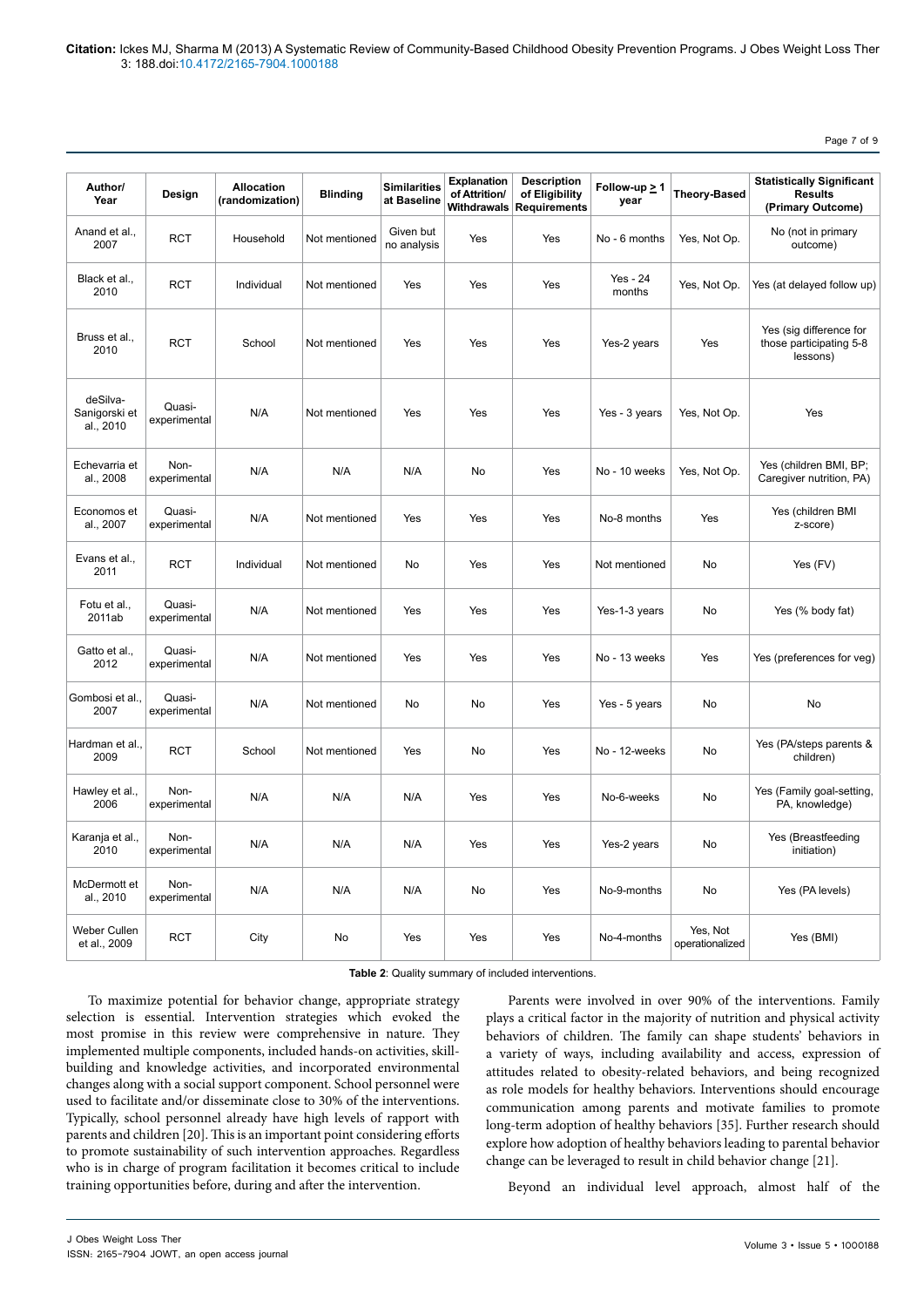| S.no |                                                                |
|------|----------------------------------------------------------------|
|      | Utilization of multiple settings                               |
| 2    | Inclusion of school component                                  |
| 3    | Use of behavioral theory                                       |
| 4    | Explicit operationalization of the behavioral theory           |
| 5    | Use of interactive strategies that change attitudes and skills |
| 6    | Greater emphasis on physical activity promotion                |
|      | Incorporation of social support component                      |
| 8    | Involvement of parents and family                              |
| 9    | Incorporation of environmental changes                         |

**Table 3:** Recommendations for future community-based interventions in the area of childhood obesity.

interventions incorporated environmental changes. Such changes included menu labeling at community restaurants, school nutrition policies, worksite initiatives, and improving policies promoting breastfeeding. "The complex nature of the etiology of obesity demands far-reaching interventions that penetrate every aspect of a child's world." [25]. Environmental and policy influences may potentially be the most powerful, but currently least well understood, strategies for addressing child obesity [33]. Recommendations continue to incorporate strategies which affect environmental change, including providing access to healthy foods and opportunities for physical activity, along with promoting a culture which encourages healthy behaviors throughout the community [35]. Although more interventions are including environmental changes, there is still a need to fully understand feasible and effective strategies, particularly when dealing with larger communities.

The potential impact of community-based obesity prevention interventions is reinforced by the reported success of these included interventions. With the varying research design, duration, and primary outcome measures, only limited comparisons can be made across studies; however, it is important to recognize that 80% of the interventions reported a positive impact on the primary outcome. Typically, those interventions lasting six months or less reported improvements in attitudes, knowledge, and behaviors related to nutrition and physical activity [18,22,27,30-32]. For example, Hawley and colleagues did not report changes in behavior, but did report improved readiness to change [30].

There were eight interventions reporting a significant decrease in BMI, which is promising considering the correlation between a decreased BMI and risk for morbidity and mortality [33]. The majority of interventions reporting improvements in BMI and/or overweight and obesity prevalence were longer in duration, 11 months to 4 years. However, there were two interventions with duration of 6-10 weeks which also reported decreased BMI. Weber et al. [23] did report significant decrease in BMI at six weeks post-intervention; however, this was not maintained at the four month follow-up. Echevarria and Pacqulao [29] also reported decreased BMI at 10-weeks postintervention. Results may have been impacted due to the thorough planning process of the researchers, highlighted by the inclusion of a needs assessment among the targeted population. This may well have contributed to the motivation and readiness to change among intervention participants. Very few of the interventions conducted a long-term follow-up measure. Sustainability of behavior change and BMI surveillance needs to be considered. For example, according to Black et al., it was not until delayed follow-up that the intervention effects on BMI and body composition were observed [19]. Therefore, recommendations on duration of intervention need to be further explored.

More intensive and environmental interventions may be required to maintain dietary and PA changes. A change in BMI follows significant behavior changes, including maintenance of dietary and physical activity changes. Therefore, more intensive interventions may be required to sustain such behavior changes, and ultimately lead to significant improvements in BMI. There is a need to continue community support once the intervention is complete. The longer the intervention, the more likely attrition rates tend to increase. Included interventions reported 4-56% attrition. Future research needs to consider the impact of intrinsic and extrinsic motivation within community-based interventions in hopes to decrease attrition throughout the intervention. Karanja et al. mentioned the impact strong community collaboration in the development phase can have on decreased attrition rates [31].

With the continued promise of community-based interventions, there needs to be an effort to use existing evidence-based guidelines as the foundation for developing, implementing and evaluating such obesity prevention interventions. Most communities might not able to implement all recommendations at once, but it is possible to build in selected strategies, and consider a long-term plan. Table 3 summarizes key recommendations for future community-based interventions in the area of childhood obesity.

# **Limitations**

It is important to note the limitations of this review. This is a qualitative review and not a quantitative meta analysis. The purpose of the review was to summarize community-based interventions designed to prevent childhood obesity. Further, the interventions included were limited to those in the English language, published through September 2012. This precluded interventions not published in the English language, those not including a community-based component, those not reporting outcome results, and those studies published after September 2012.

It is also necessary to mention publication bias as a limitation to any systematic review, due to the major threat to validity. Only a small number of intervention studies reach publication in an indexed journal and are in turn easily found through systematic database searches. Typically, statistically significant, positive results indicating optimal outcomes are more likely to be published, particularly in high impact journals. Similarly, studies with more robust design and large sample sizes tend to be published more frequently. This systematic review included all studies that were indexed in the relevant databases, however, it is understood that other non-peer reviewed studies may be available. The systematic nature of this review and explicit search criteria provide rationale for inclusion/exclusion of all studies. As this is a narrative review, comparisons can be made between intervention strategies, target population, and reported outcomes. However, future meta-analysis should aim to include grey literature along with the peerreviewed studies since statistical comparisons can then be made.

# **Conclusion**

With 43 million children around the world considered overweight or obese and an additional 92 million at risk of becoming overweight [2] targeting childhood obesity worldwide has become a national priority. Community-based interventions are important in combating childhood obesity, since it will take the combined efforts and collective strength of schools, families, and communities to reverse obesity trends. The potential impact was evident considering of these 15 interventions, over 80% achieved success. The use of multi-component interventions